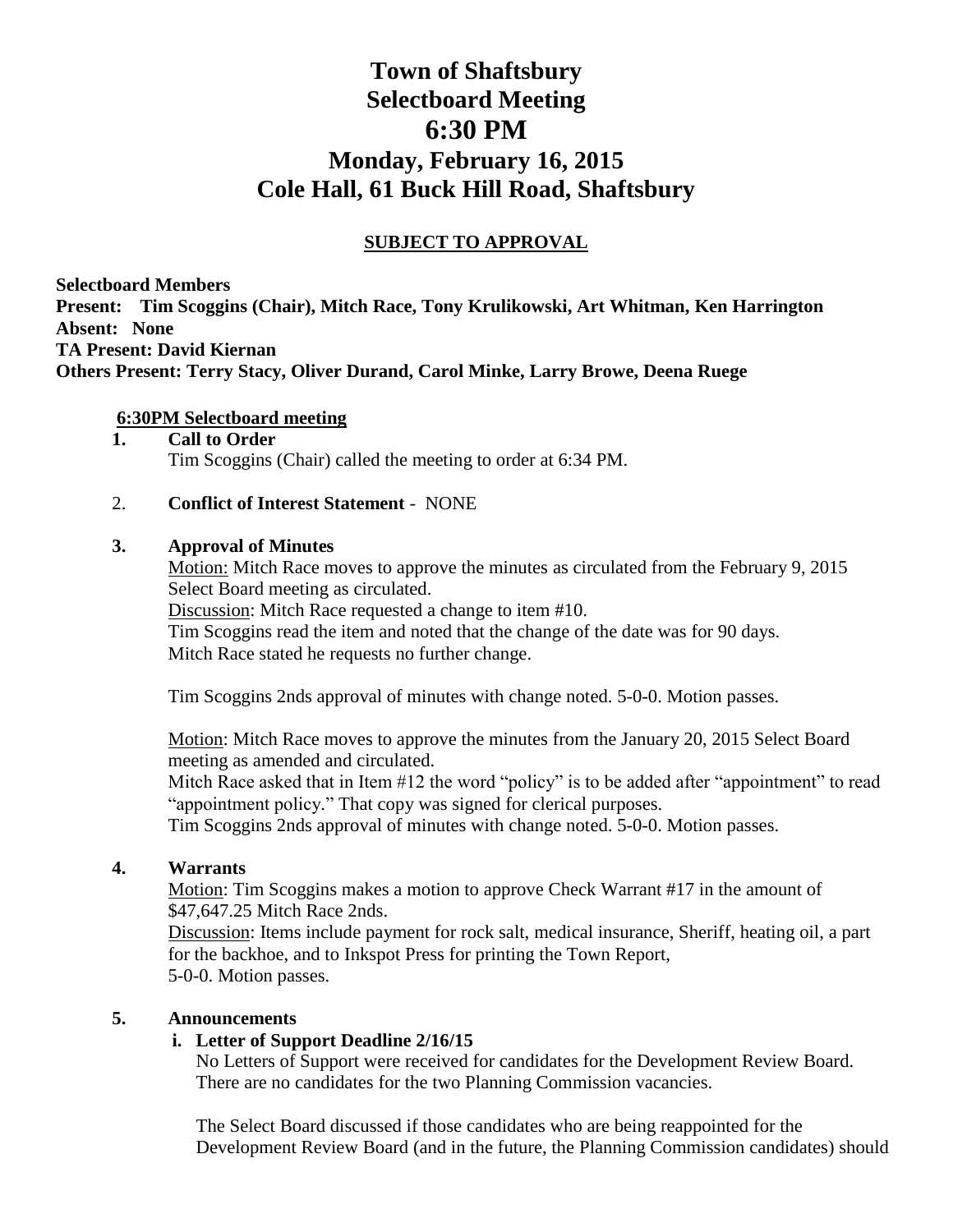be interviewed. The decision is to interview the candidates at the March 16th Select Board meeting.

#### **Other Announcements**

- Mitch Race announced that he will be out of town during Town Meeting. Overall, he stated the budget is good and should be voted for.
- The Road Crew requests residents not to plow snow into the roadways.

#### **6. Public Comments**

Carol Minke, a resident of Tinkham Road, discussed a barking dog situation in her Tinkham Road neighborhood. She feels she is unable to sell her property because of the barking dog issue. The barking of hound dogs begins before 7 AM. It is believed that there are two dogs.

Neighbor Larry Browe stated during the summer months, he would hear the dogs bark for seven hours a day.

David Kiernan will look into what can be done.

#### **7. Treasurer's Report**

The Treasurer was unavailable.

#### **8. Opening roadside mowing bids**

Only one bid was received for summer roadside mowing. The bid was from Hosley of Manchester for \$20,500; the budget is for \$15,000. This is \$5,500 over budget. Half of the payment can be paid from Fiscal Year 2015 budget, and the other half can be paid from the Fiscal Year 2016 budget.

Estimated amount of time to complete the task is three weeks for 2 times during the summer. Mowing will take place in June and September.

Art Whitman noted that Hosley is professional.

David Kiernan stated that this is six weeks of work being completed with a piece of equipment the Town cannot afford.

Motion: Art Whitman moves to accept the bid for Hosley for roadside mowing for the summer. Mitch Race 2nds. 5-0-0. Motion passes.

## **9. Road Foreman Update**

Road Foreman Terry Stacy addressed the Select Board.

In a discussion of using stones on the road at a recent meeting, Terry Stacy clarified that 3/8-inch stones are being used, not ¾-inch stone as previously stated.

Half-inch stones or less would be preferred but they are more expensive. The Town my approach Dailey's to ask if they can crush the stone. The Town of Dorset has a Grizzly grinder to grind the stones they use on the roads.

The board decided to use 3/8-3/4" stones on gravel road instead of sand and salt. Stones can be used without salt. Salt is getting expensive and hard to obtain. Other towns, like Dorset, use stones exclusively on gravel roads.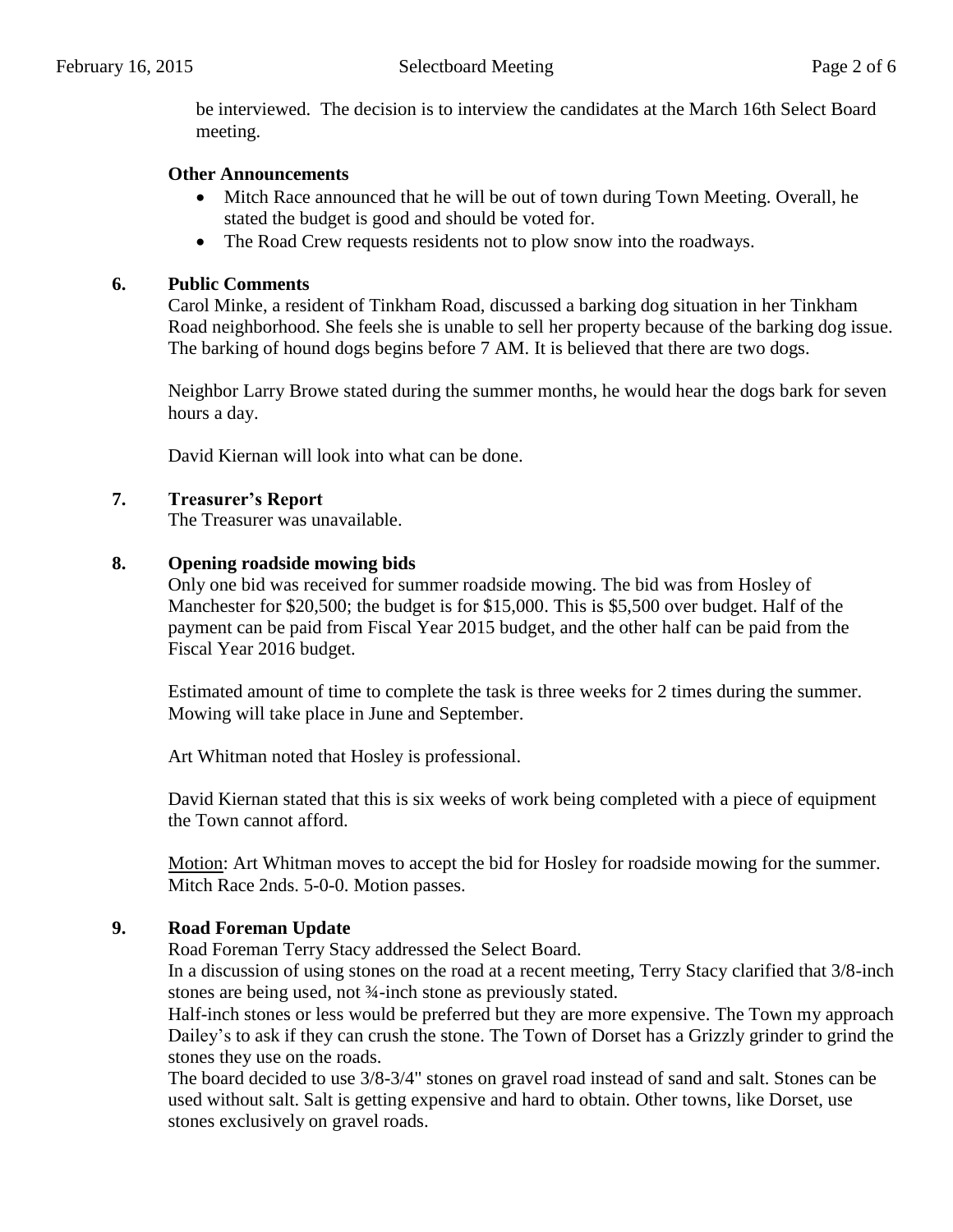## **a. Overtime Compensation for Road Crew**

The Town is currently \$7,015 over budget for overtime pay because of the winter storms and the mud problem during the holidays.

The Road Department has agreed to take comp time as compensation instead of overtime pay. David Kiernan suggested that the maximum amount of comp time will be 2 weeks or 80 hours to be taken before the end of the fiscal year, June 30.

Art Whitman expressed concern that the Road Department will be short-staffed during grading season.

The days off will be approved so that the Road Department is not short-staffed.

53.33 hours of time and a half overtime pay is the equivalent of 80 hours of regular pay.

This compensation can be revisited as the Crew reaches the maximum amount of comp time allowed.

Motion: Mitch Race moves to allow the crew from overtime to comp time up to 53.33 hours of overtime hours, which is the equivalent of 80 hours of straight pay. Tony Krulikowski 2nds. 5-0-0. Motion passes.

## **10. Report on Bennington County Solid Waste Alliance – Mitch Race**

Each town must pass an ordinance for Solid Waste haulers for variable rate pricing. Each hauler must register. Unregistered haulers will first receive a verbal warning, followed by a fine.

Haulers providing waste will be charge \$15 for a single-truck operation and \$50 for a fleet-truck operation.

Tim Scoggins asked what the point of the fee is. Mitch Race explained that the fee is for reporting and enforcement.

There is some confusion whether the haulers will pay one fee to all the towns or a fee to each town they serve. Mitch Race will get clarification.

The procedure for starting the ordinance will be started soon. The ordinance must be in place by June (this year).

The Alliance does not have taxing or policing authority. Individual towns will be responsible for taxing and policing the haulers.

## **11. Town Meeting Preparations**

Preparations for Town Meeting have begun. Tim Scoggins will give a presentation for the Select Board. He will check that presentation equipment is available.

That night—March 2nd—there will be a Select Board meeting at 6:00 pm at the school in a room to be determined. This will take place prior to the 6:30 pm School Board Meeting and the 7:30 Town Business Meeting.

The purpose of that meeting will be to sign warrants and adjourn. No further business is anticipated for that meeting. Public comments can be given at Town Meeting.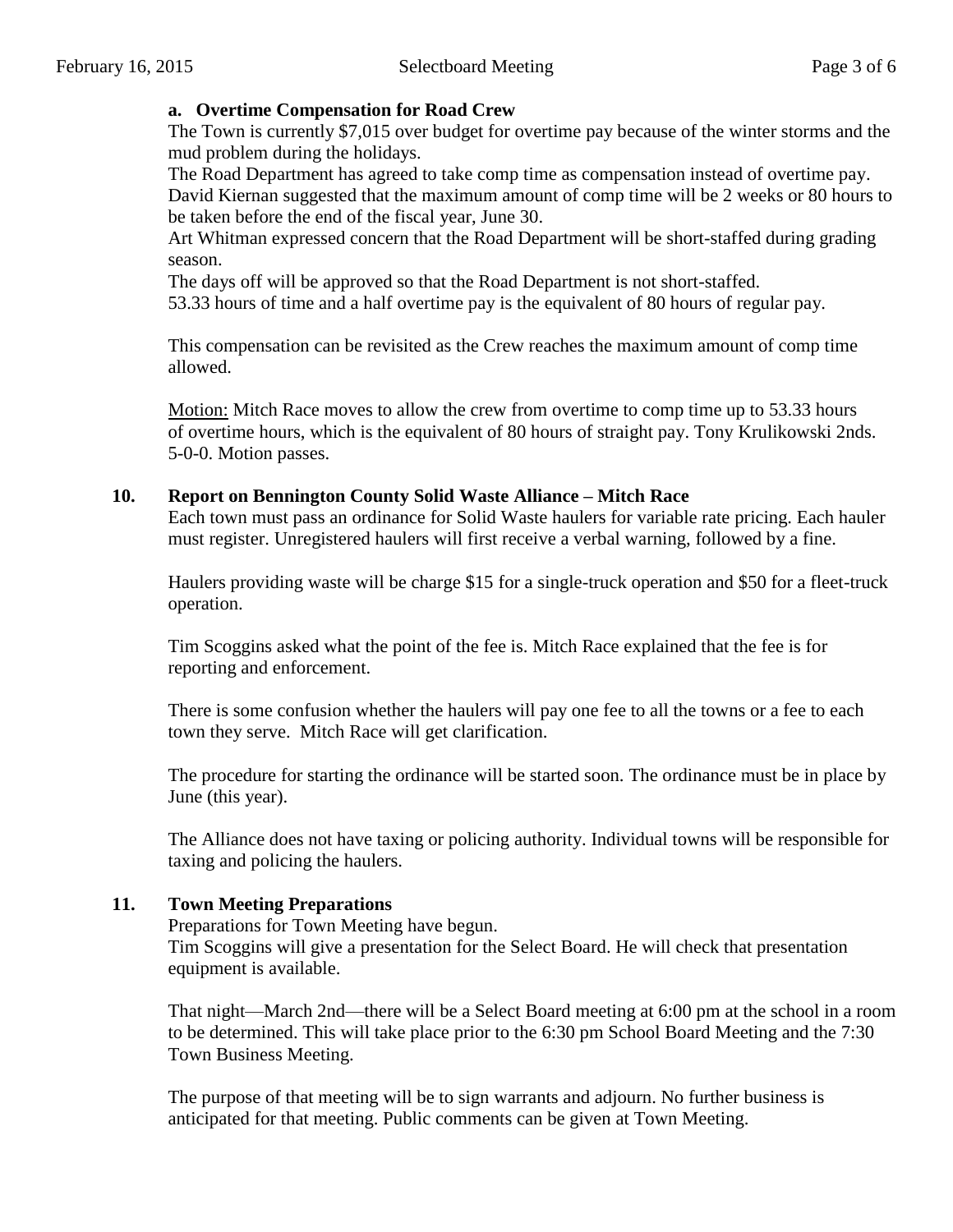## **12. Town Administrator's Report**

## **a. Cole Hall Renovation bid #1 Bathroom and Heating work**

David Kiernan sent the Select Board a list of items to be fixed in the bathroom. This includes replacing the flooring. The underside of the tiles is wet. Commercial linoleum and

ceramic tile options will be explored.

Other items to be fixed are plumbing and heating, making the toilet ADA compliant, fixing the slop sink, framing window, and creating shelving.

As part of this project, a radiator will be put in the lobby, where there is currently a radiator cover but no radiator.

Insulation will be put in the bathroom.

Mitch Race asked if there is a Facilities Committee. It is believed to be inactive.

Motion: Mitch Race makes a motion to accept the description of work as circulated for repair and maintenance of the bathroom at Cole Hall. Art Whitman 2nds. 5-0-0. Motion passes.

## **b. Additional Work: Cole Hall Reconfiguration of Office Space and Storage**

Reconfiguration of the office would allow privacy for the Treasurer and the Town Administrator.

Motion: Tim Scoggins moves to allow Town Administrator to move forward with the minor renovations in the Town Administrator/Treasurer's Office. 4-0-0. (Ken Harrington stepped away.) Motion passes.

No bids will be needed since the cost should fall less than \$3,000.

# **c. Update Damaged Truck**

David Kiernan spoke to Wills insurance company about our new tandem truck that was damaged in a fire at the facility in Swanton that was painting the dump body. The Town's insurance company (Wills) is working with the contractor's insurance company to arrive at a settlement for the damage. It appears unlikely that the truck will be "totaled". Kiernan recommends that the truck be inspected by Delurey as they will likely be the ones doing any repairs in the future.

This Truck will not be in service this winter.

# **d. Update VOSHA Inspection Garage**

Megawatts Electric will begin the electrical work next week.

12 of the 18 VOSHA recommendations have already been completed.

Three additional recommendations will be completed by Megawatts.

Jay Coonradt from the Fire Department will give Fire Extinguisher Training to the Road Crew. A welding screen will also be installed, although it was not cited during the inspection.

# **e. Update on Around the Block Sidewalk Project**

No update at this time.

Paperwork should be completed soon and we should be ready to go to bid in March.

# **Culvert in the Hollow/Other Road Information**

Ken Harrington asked about repairing the culvert in the Hollow.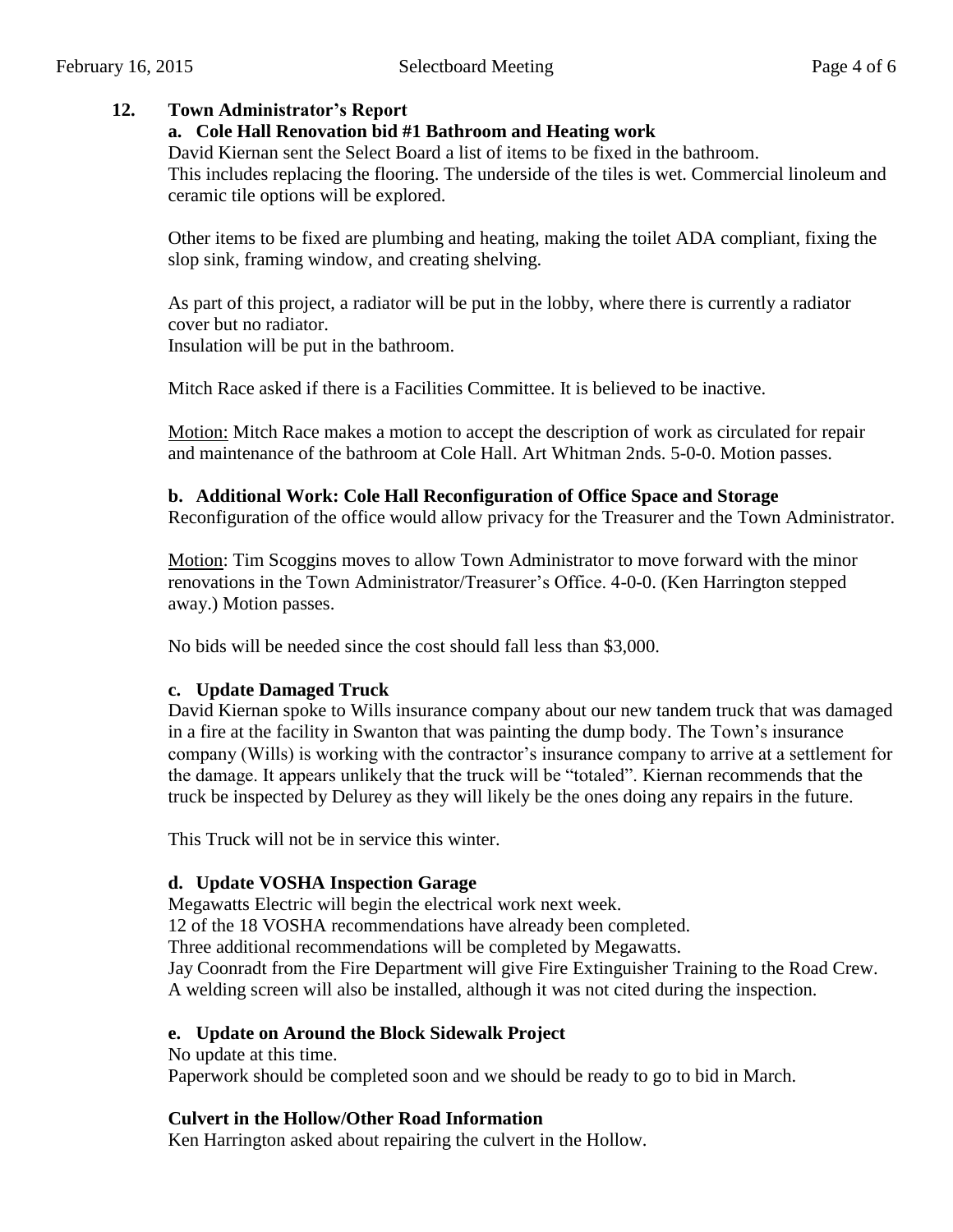Grant reviews are coming up. Paperwork will be filed for that and East Road for the paving grant. Airport Road will also be looked at and probably completed by the Town with the help of Peckham.

Repair work for Harvest Hills Drive has not been completed. Materials are available but the road has been snowed over and/or frozen, so work has not been completed.

## **f. Discussion of Sick Day vs. Personal Day in Personnel Policy**

The sick/personal days will change from calendar year to fiscal year. This will align information with PayData, our payroll service.

Sick and personal time is not payable on termination.

Only 12 days may be carried to the next year. A maximum of 24 days can be accrued.

Tim Scoggins asked how these days would be handled for an employee who starts after the beginning of the year. David Kiernan explained that those days are prorated.

David Kiernan will discuss changing the wording for Comp Time on March  $16<sup>th</sup>$ .

## g. **Assignment of Lease on (former) McCarthy Property**

The McCarthy property has passed to a new owner. The lease was assigned by the former owner to the new owners. The Board must approve this assignment. Document must be notarized.

Motion: Tim Scoggins moves that the Board authorize the Select Board Chair to sign the assignment of lease on the McCarthy property over to the new owners, Wolf Creek Properties, Limited. 5-0-0. Motion passes.

# **h. Howard Park Proposed Bids**

Estimates have been received previously. Items will be sent to bid: tennis court cleaning and resurfacing, removal of broken lights, replacement of electrical boxes. Other major items are installing trail cameras, replacing the basketball backboards and rims. The water fountain will cost over \$2,000 and the Water Department will install it.

There will be formal bids for these items.

A matching state grant was received for the park for \$20,000. The Town will match 50% or \$10,000.

## **13. Other Business**

Ken Harrington reported that there is another dip in the road by Brownell's. Art Whitman stated that it may be frost heaves.

# **14. Review of Action Items**

- Interviews for Development Review Board candidates will be scheduled for the March  $16<sup>th</sup>$  meeting.
- David Kiernan will look into Dog Barking issue
- Mitch Race will get clarification on the Bennington County Solid Waste Alliance fee
- Exact place for March  $2<sup>nd</sup>$  Select Board meeting will be planned at the School
- David Kiernan will rework wording for Comp Time for the Personnel Policy and present at the March  $16<sup>th</sup>$  meeting.